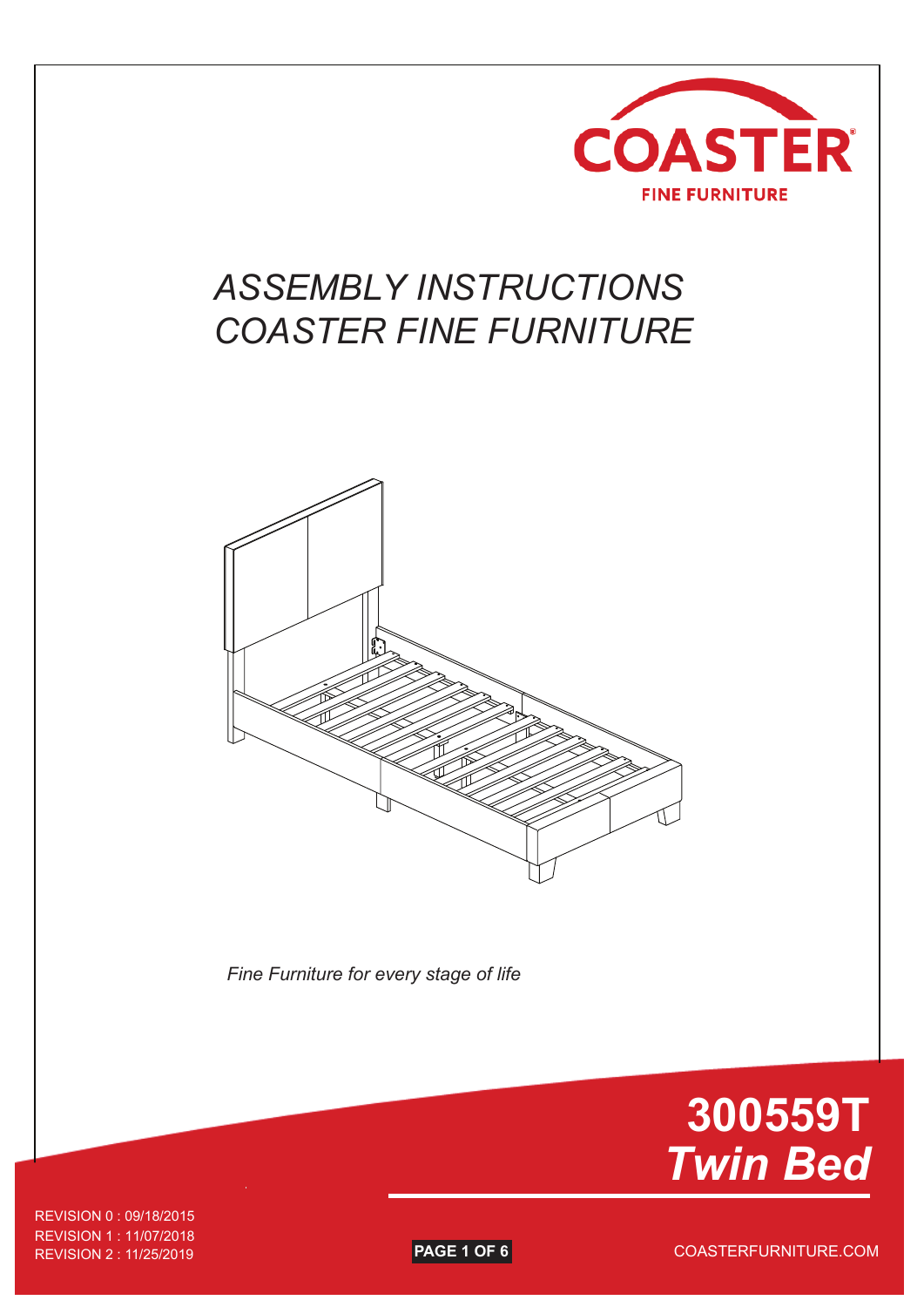### **ASSEMBLY INSTRUCTIONS**



#### **ASSEMBLY TIPS:**

- 1. Remove hardware from box and sort by size.
- 2. Please check to see that all hardware and parts are present prior to start of assembly.
- 3. Please follow attached instructions in the same sequence as numbered to assure fast & easy assembly.



#### **WARNING!**

1. Don't attempt to repair or modify parts that are broken or defective. Please contact the store immediately.

2. This product is for home use only and not intended for commercial establishments.







### **PARTS IDENTIFICATION**

| A           | <b>HEADBOARD</b><br><b>PANEL</b>               |              | 1PC  | G | <b>BED RAIL</b><br>(WITH "G" LABEL)                      | 2PCS |
|-------------|------------------------------------------------|--------------|------|---|----------------------------------------------------------|------|
| B.          | <b>LEFT HEADBOARD LEG</b><br>(WITH "L" LABEL)  |              | 1PC  | н | <b>BED RAIL</b><br><b>SUPPORT LEG</b>                    | 2PCS |
| $\mathbf C$ | <b>RIGHT HEADBOARD LEG</b><br>(WITH "R" LABEL) |              | 1PC  |   | <b>BED SLAT WITH</b><br><b>CENTER HOLE</b>               | 4PCS |
| D           | <b>FOOTBOARD</b><br><b>PANEL</b>               |              | 1PC  | J | <b>BED SLAT</b>                                          | 8PCS |
| Е           | <b>FOOTBOARD LEG</b>                           |              | 2PCS | K | <b>CENTER RAIL</b>                                       | 2PCS |
| F           | <b>BED RAIL</b><br>(WITH "F" LABEL)            | $\mathbb{I}$ | 2PCS | L | <b>BED SLAT</b><br><b>SUPPORT</b><br><b>WITH LEVELER</b> | 4PCS |

#### **NOTE:**

**Phillips head screw driver is required in the assembly process; however, manufacturer does not provided this item.**



COASTERFURNITURE.COM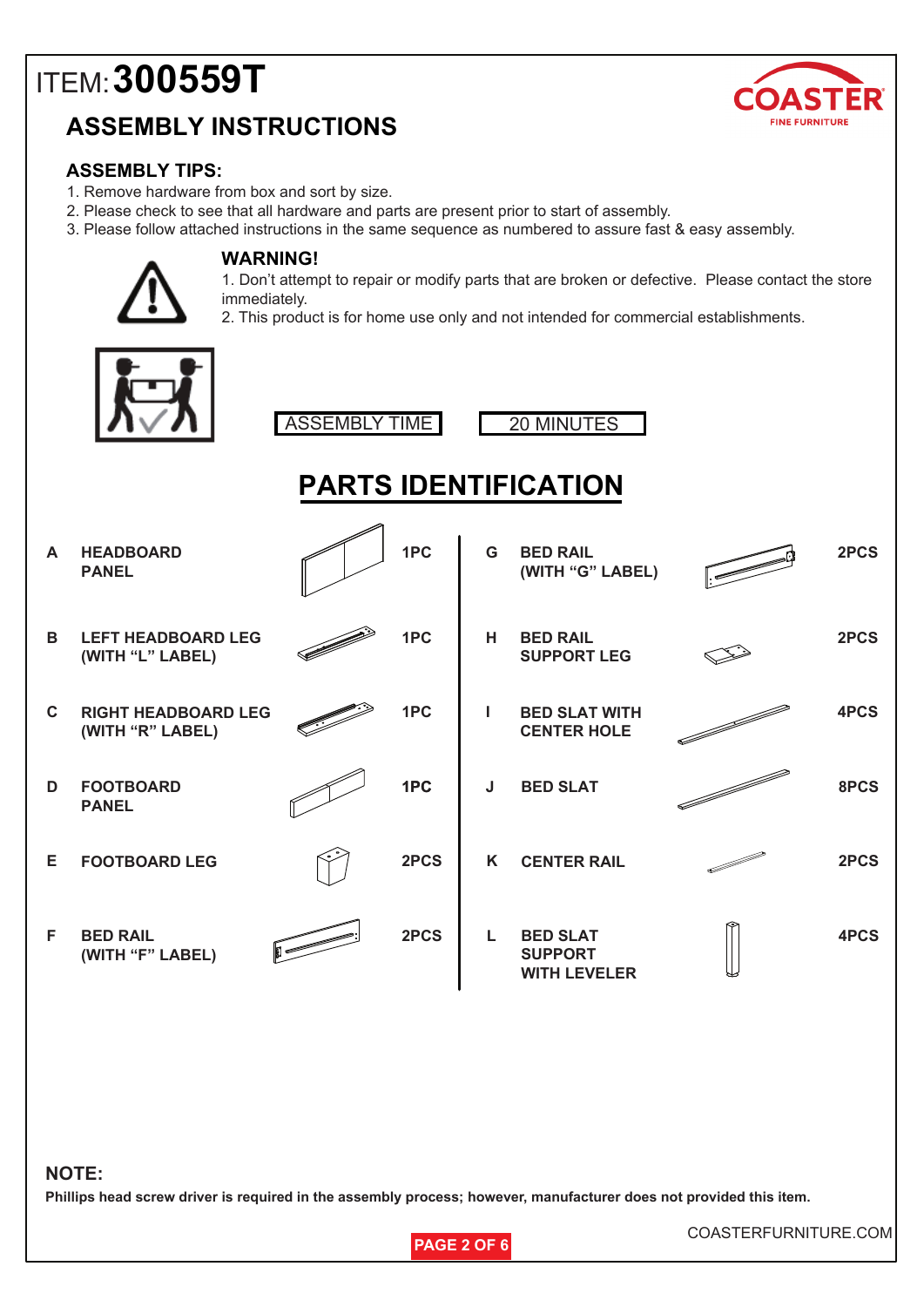

### **ASSEMBLY INSTRUCTIONS**

#### **ASSEMBLY TIPS:**

- 1. Remove hardware from box and sort by size.
- 2. Please check to see that all hardware and parts are present prior to start of assembly.
- 3. Please follow attached instructions in the same sequence as numbered to assure fast & easy assembly.



#### **WARNING!**

1. Don't attempt to repair or modify parts that are broken or defective. Please contact the store immediately.

2. This product is for home use only and not intended for commercial establishments.

## **HARDWARE IDENTIFICATION**

 $\blacksquare$ 

| 1              | <b>BOLT1</b><br>(M8 x 20mm - RBW)  |                               | 8PCS | <b>LOCK WASHER</b><br>$\overline{7}$<br>(1/4" X 12 Ø - RBW) | 14PCS |
|----------------|------------------------------------|-------------------------------|------|-------------------------------------------------------------|-------|
| $\overline{2}$ | <b>BOLT 2</b><br>(M6 x 25mm - RBW) | $\Box$<br>(O)                 | 8PCS | 8<br><b>SMALL FLAT WASHER</b><br>(1/4" X 13 Ø - RBW)        | 14PCS |
| 3              | <b>BOLT 3</b><br>(M6 x 35mm - RBW) | IIIIIIII                      | 6PCS | <b>BIG FLAT WASHER</b><br>9<br>11  <br>(1/4" X 19 Ø - RBW)  | 8PCS  |
| 4              | <b>BOLT4</b><br>(M6 x 50mm - RBW)  | <b>IIIIIIIIIIIIIII</b>        | 4PCS | $\approx$<br><b>10 FLAT HEAD SCREW</b><br>(M4 x 32mm - RBW) | 24PCS |
| 5              | <b>BOLT 5</b><br>(M6 x 70mm - RBW) | <b>IIIIIIIIIIIIIIIIII</b> III | 2PCS | <b>SMALL ALLEN WRENCH</b><br>11<br>(M4 x 100mm - BLK)       | 1PC   |
| 6              | <b>WOOD DOWEL</b><br>(M8Ø x 30mm)  |                               | 2PCS | <b>12 BIG ALLEN WRENCH</b><br>(M5 x 65mm - BLK)             | 1PC   |
|                |                                    |                               |      |                                                             |       |

#### **NOTE:**

**Phillips head screw driver is required in the assembly process; however, manufacturer does not provided this item.**



**PAGE 3 OF 6** COASTERFURNITURE.COM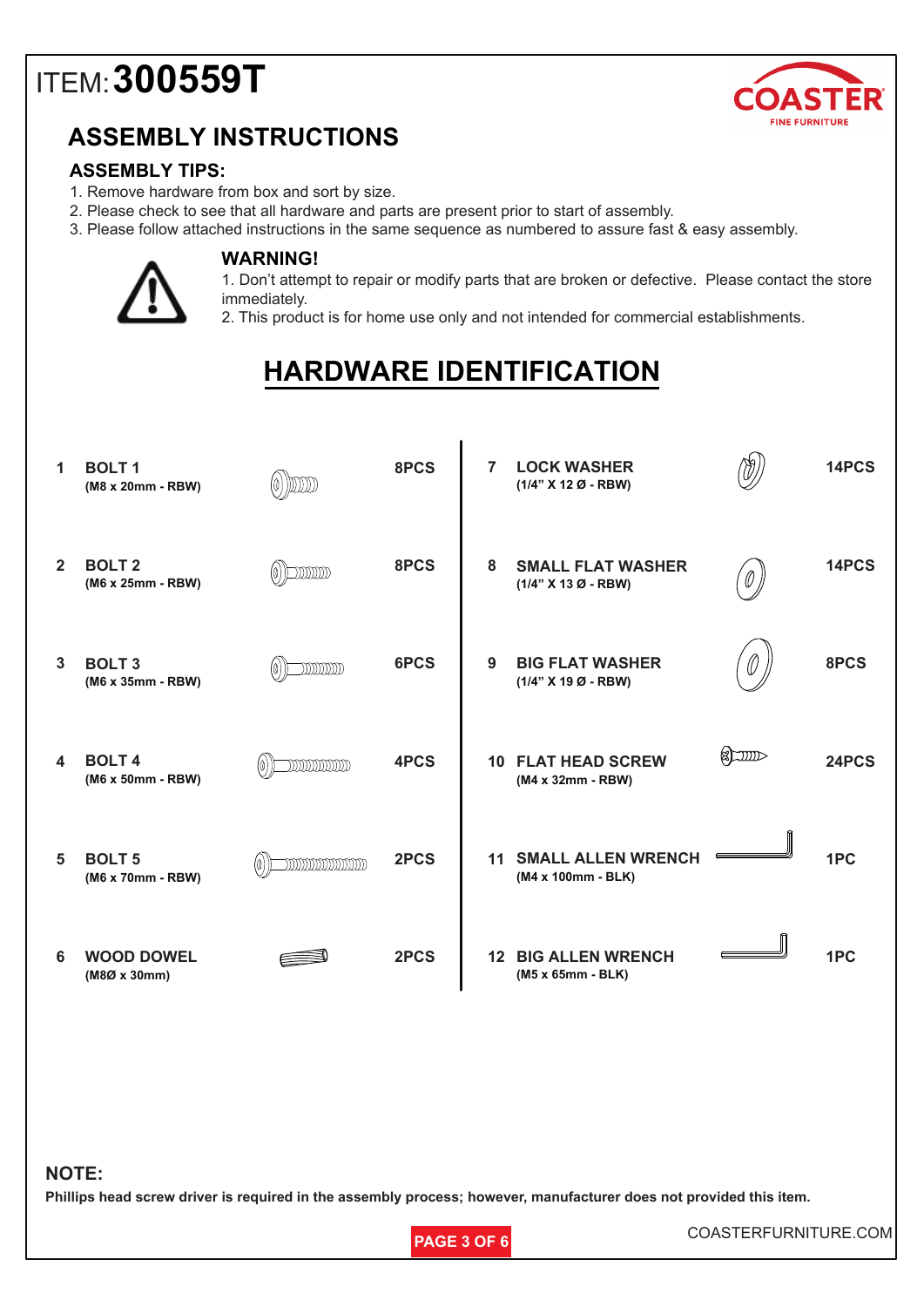### **ASSEMBLY INSTRUCTIONS**



**STEP 1**

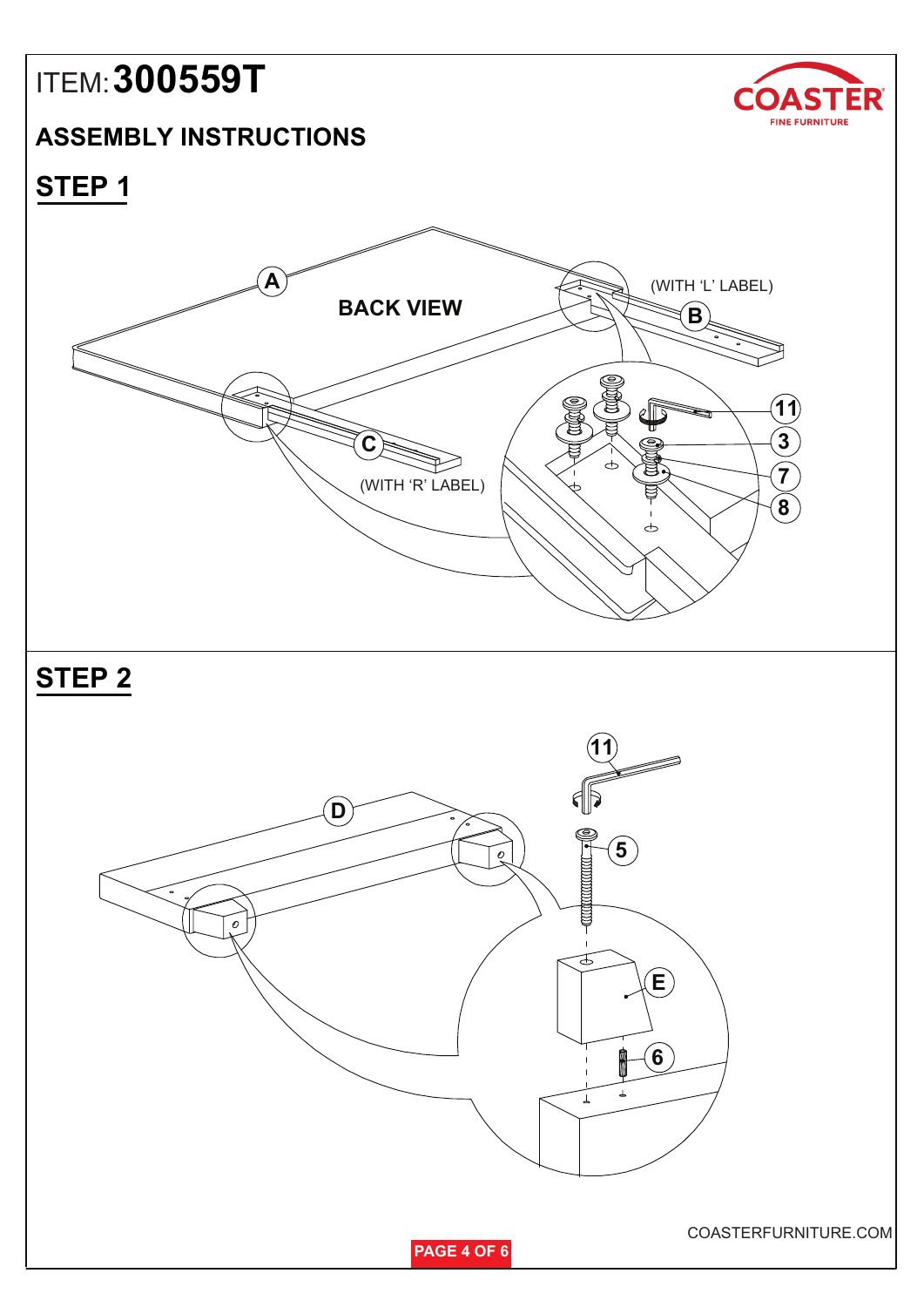### **ASSEMBLY INSTRUCTIONS**



**STEP 3**

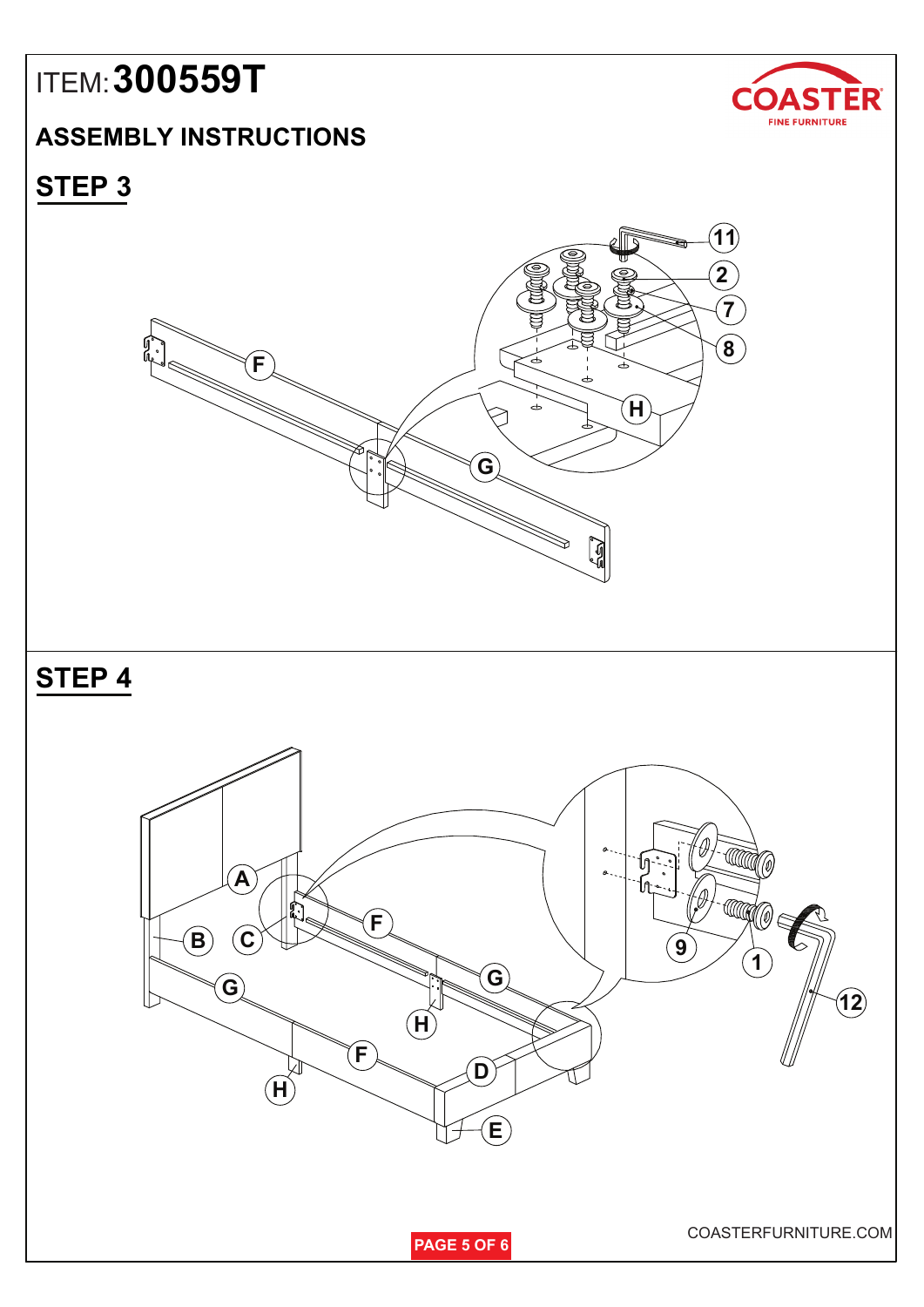### **ASSEMBLY INSTRUCTIONS**



**STEP 5**